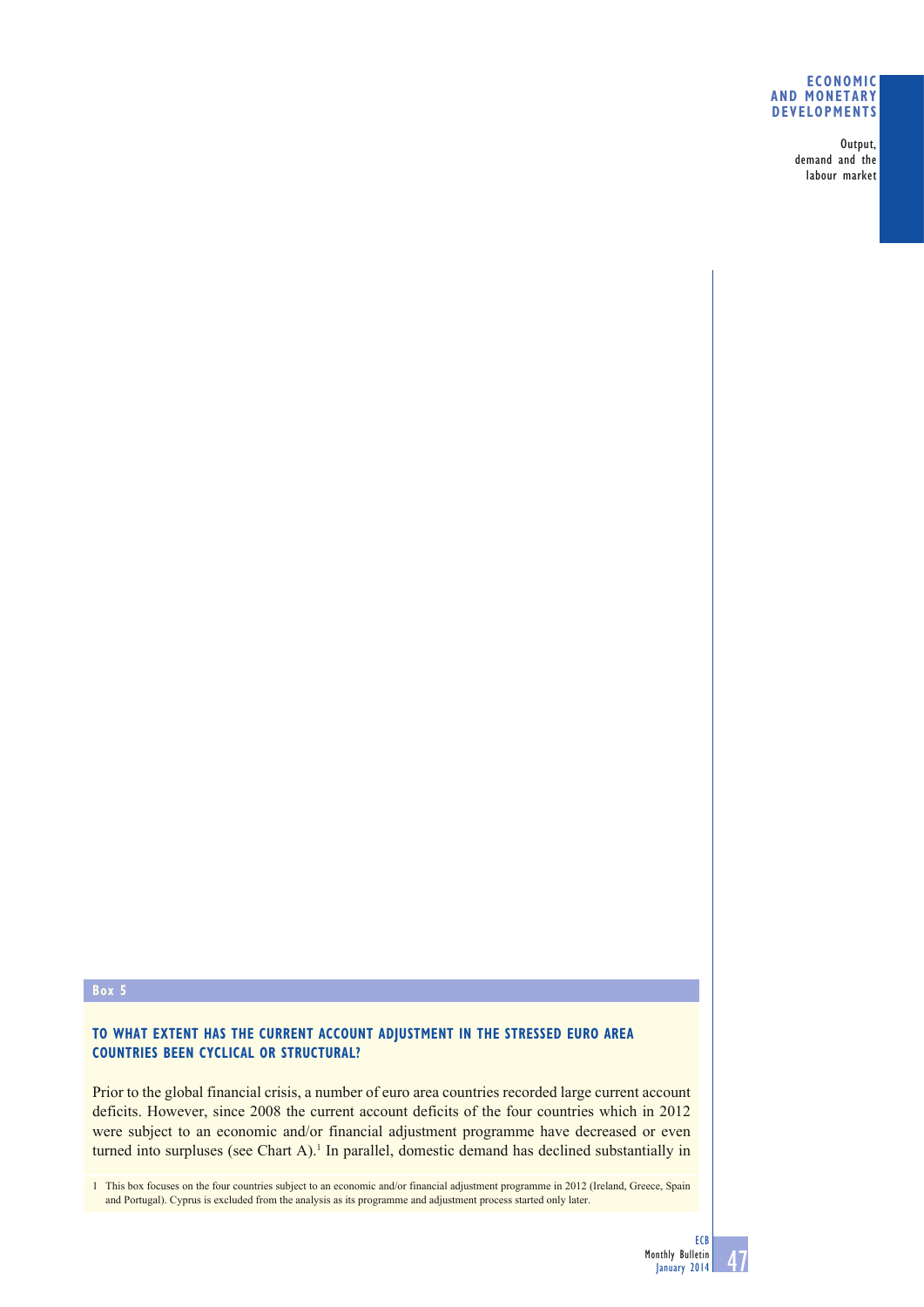

these countries. This raises the question of the extent to which the external adjustment has been driven by a cyclical compression of domestic demand, which might be reversed at some point, and the extent to which the adjustment is more structural in nature.

A current account deficit can be reduced through a reduction in imports and/or an expansion of exports. During the ongoing adjustment of external imbalances in the stressed euro area countries both channels have played a role, albeit to varying degrees (see Chart B). In Spain and Portugal, the larger part of the improvement in current account balances is attributable to an increase in exports relative to GDP, while in Greece the improvement is mostly attributable to a compression of imports. In Ireland, exports have increased strongly since 2008, with imports contracting only in the initial stages of the adjustment phase and exceeding their pre-crisis level in 2012.

The adjustment in exports and imports, in turn, typically reflects a decline in domestic demand relative to foreign demand or a depreciation of the real effective exchange rate of the country concerned. In the four stressed euro area countries under review, a combination of both mechanisms has been at work (see Chart C). While most of the contraction in relative demand occurred in the initial stages of the adjustment, the adjustment of relative prices, i.e. a real depreciation as measured by the harmonised competitiveness indicators deflated by unit labour costs, occurred only later and was most pronounced in 2012 (with the exception of Ireland). However, the adjustment in unit labour costs partly reflects productivity increases due to labour shedding rather than nominal wage adjustment. Moreover, the pass-through from unit labour costs to product prices has been incomplete.

48

ECB Monthly Bulletin January 2014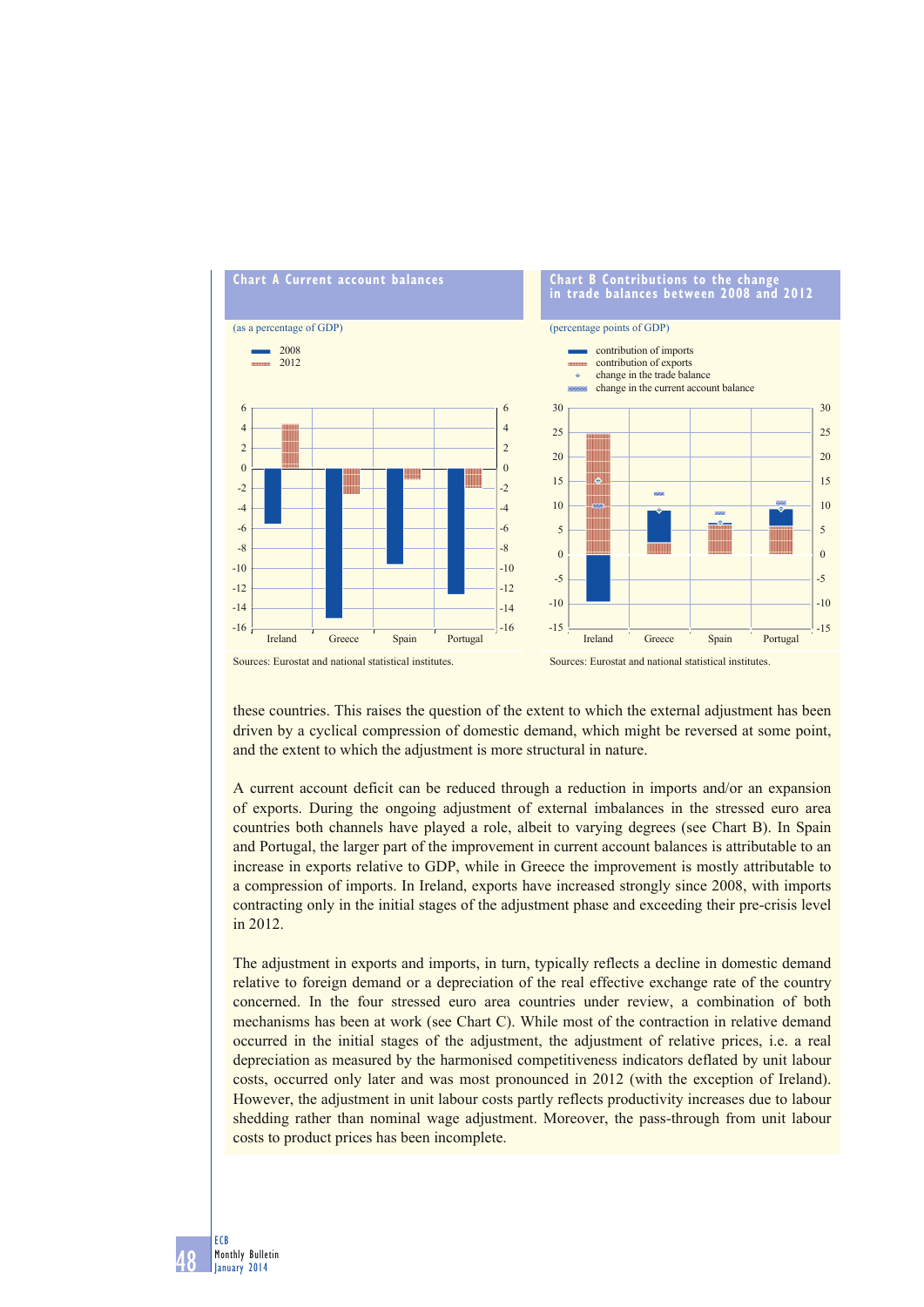## **ECONOMIC AND MONETARY DEVELOPMENTS**

Output, demand and the labour market

The decline in domestic demand relative to foreign demand appears to have been both cyclical and structural in nature. Between 2008 and 2012 the stressed countries recorded declines in real GDP of around 5% in the cases of Ireland, Spain and Portugal and 20% in the case of Greece. According to estimates by the IMF, the European Commission and the OECD, this only partly reflected a substantial widening of the output gap. For instance, for Greece the output gap is estimated to have widened by between 14 and 19 percentage points. However, potential output in Greece is estimated to have declined by up to 6% between 2008 and 2012. Also in the other stressed countries potential growth was either negative or fell short of world potential output growth of about 15%. This implies that a significant part of the decline in domestic demand of the stressed euro area countries relative to foreign demand is due to a decline in their potential output relative to that of the rest of the world.

The observed change in relative potential output suggests that part of the external



2) Deflated by unit labour costs. A decrease corresponds to a real depreciation.

rebalancing in the stressed euro area countries must have been of a non-cyclical nature. In order to quantify the cyclical and non-cyclical components of the current account adjustment more distinctly, one can draw on the empirical relationship between the current account balance and its determinants, as captured by a standard current account model. Such a reduced-form model relates the current account balance to a set of variables including, on the one hand, cyclical factors, in particular the output gap of a country expressed relative to the world output gap, and, on the other hand, non-cyclical factors, such as demographics, the medium-term growth potential and the cyclically-adjusted fiscal position.<sup>2</sup> It was found that non-cyclical factors have played a significant role in the current account adjustment in the stressed euro area countries. In fact, according to most estimates, cyclical factors explain less than half of the current account adjustment between 2008 and 2012, with the notable exception of Greece (see Chart D). This finding is robust to the use of different measures of the output gap, which are known to be subject to a considerable degree of measurement uncertainty.<sup>3</sup>

While continued adjustment is needed going forward, available evidence suggests that a significant part of the current account adjustment achieved so far is likely to be maintained in the near future,

<sup>2</sup> For a discussion of such current account models, see *External Balance Assessment (EBA) Methodology: Technical Background,*  Research Department, IMF, June 2013.

<sup>3</sup> For a discussion of the measurement of the output gap and the uncertainty surrounding such estimates, see the article entitled "Trends in potential output", *Monthly Bulletin,* ECB, January 2011.